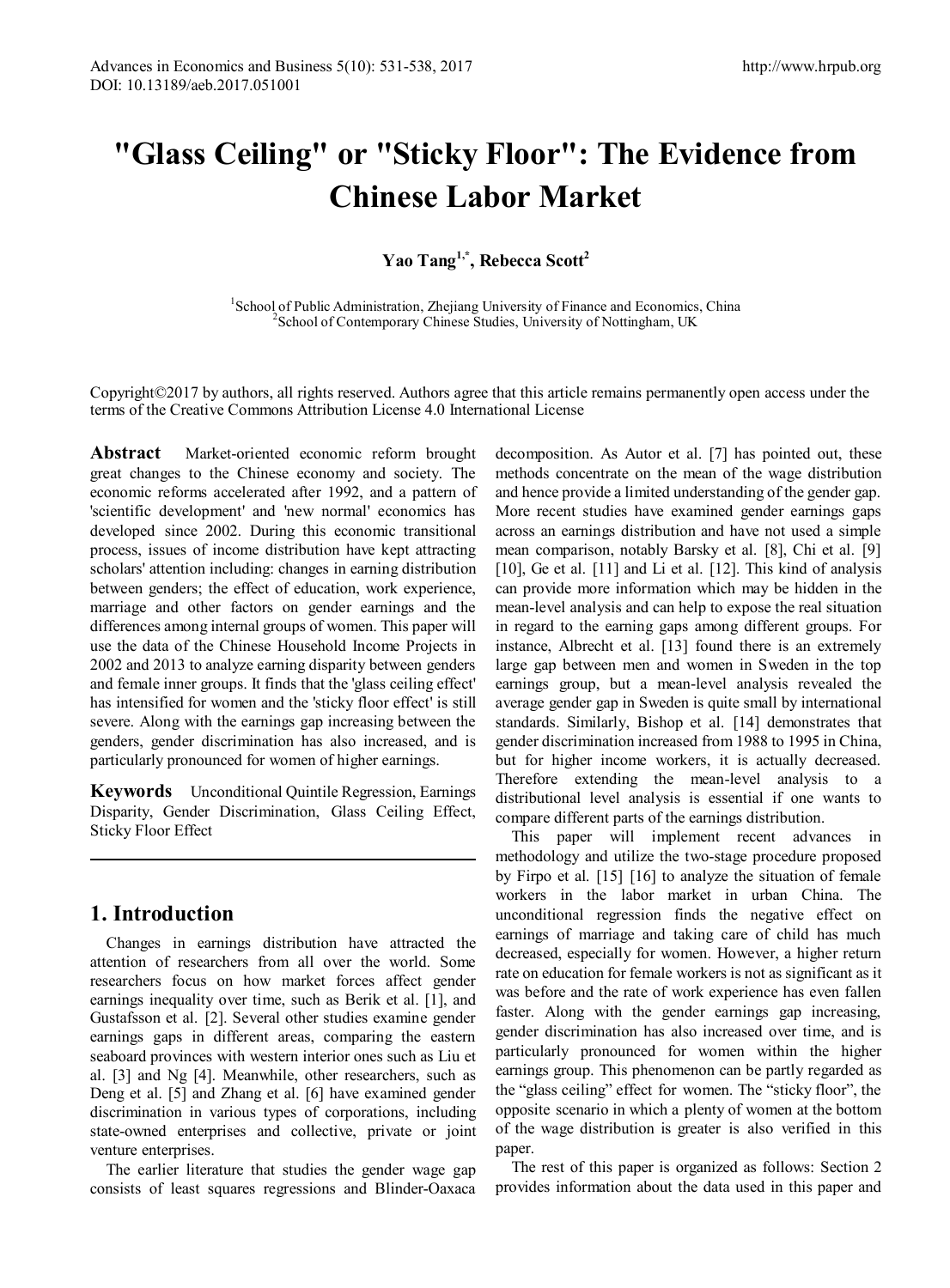presents some basic facts on gender differences in the labor force. Section 3 illuminates the method of unconditional quantile regression and model specification. Section 4 outputs the empirical results and makes comparisons and section 5 sums up the whole paper and offers the main conclusions.

# **2. Data Overview**

The data used in this paper is obtained from the Chinese Household Income Projects (CHIPs) in 2002 and 2013. Both surveys are supported by the Chinese Academy of Sciences (CAS), Asian Development Bank (ADB), Ford Foundation and East Asian Institute of Columbia University. They were designed to measure and estimate the distribution of personal income and related economic factors in China. The data was collected through a series of questionnaire-based interviews, and includes both urban and rural populations in China. The datasets contain 151 variables and 20632 cases for 2002, and 164 variables and 14683 cases for 2013. The data covers aspects of the interviewees' personal characteristics and economic information, such as education and training, employment and social insurance situation, children's education and family and social relationships etc.

In order to better serve the research questions, the sample of this paper is restricted to the urban population, especially to women aged from 16 to 55 and men aged from 16 to 60 (the statutory retirement age is 55 for women and 60 for men in China in 2002 and 2013). Some sample input mistakes or obvious competing data have been corrected, for example one's schooling year which is significantly different from his or her education level. In addition, new variable 'earnings' is here defined as the sum of regular wages, floating wages, all kinds of bonuses, subsidies, cash income and allowances, and throughout the paper I focus on hourly earnings. Ultimately, this analysis of the data set produced 10,288 observations for 2002 and 6,709 observations for 2013.

The main variables by gender are demonstrated in table 1, from which it can be easily extrapolated that the male-female ratio of hourly earnings has increased three fold. The standard deviation for men is slightly larger than women in both years. The education gap decreased in 2002 and by almost the same amount in 2013. For other aspects, such as marital status, a comparison showed that less male and female workers got married. Changes in occupational proportions are also observable over time.

# **3. Methodology**

#### **3.1. The Unconditional Quintile Regression Model**

After checking the descriptive statistics of the data, the earnings distribution and gender discrimination will be analyzed. The method used in this paper is based on the Recentered Influence Function (RIF) developed by Firpo et al. [15] [16] when they studied diffident effect of unionization at the lower and higher portion of wage distribution in the U.S. This method provides a computational regression model to evaluate the impact of changes in the distribution of explanatory variables (such as union status) on quintiles of the unconditional (marginal) distribution of a dependent variable (such as earnings). The advantage of the RIF method, as Zhu et al. [17] suggest, is that it can generate Oaxaca-Blinder decompositions for quintiles instead of the mean. Here it will decompose the earnings at different quantiles into the 'composition effect'-component attributable to the difference in productivity characteristics and the 'structure effect'-the unexplained component due to differences in the return from workers' characteristics, as Chi et al.[9] examined.

| Variable                                | Male/2002            | Female/2002         | Male/2013            | Female/2013          |  |
|-----------------------------------------|----------------------|---------------------|----------------------|----------------------|--|
| Demography (number of people)           | 5699                 | 4589                | 3964                 | 2935                 |  |
| Work experience (years)                 | 24.34<br>(sd. 10.62) | 21.50<br>(sd. 9.86) | 21.15<br>(sd. 11.82) | 18.10<br>(sd. 10.80) |  |
| Year of schooling                       | 11.47<br>(sd. 3.07)  | 11.34<br>(sd. 2.91) | 12.19<br>(sd. 2.99)  | 12.19<br>(sd. 3.02)  |  |
| Married $(\% )$                         | 49.23                | 38.72               | 48.89                | 35.64                |  |
| Have a child under six $(\% )$          | 14.2                 | 14.82               | 13.32                | 13.86                |  |
| Owner of private firm $(\% )$           | 0.57                 | 0.29                | 9.21                 | 4.43                 |  |
| Self-employed $(\% )$                   | 4.33                 | 4.2                 | 0.59                 | 0.25                 |  |
| Professional (%)                        | 20.15                | 22.54               | 24.54                | 21.39                |  |
| Administrative staff and manager $(\%)$ | 15.04                | 4.83                | 21.85                | 26.60                |  |
| Total earnings per hour (RMB)           | 6.13<br>(sd. 5.47)   | 5.18<br>(sd. 4.99)  | 27.33<br>(sd. 23.64) | 20.41<br>(sd. 18.08) |  |

**Table 1.** Descriptive Statistics of Main Variables, 2002 and 2013

Source: Chinese Household Income Project, 2002 and 2013.

Note: A few of occupation categories were deleted for the convenience of comparisons between different years.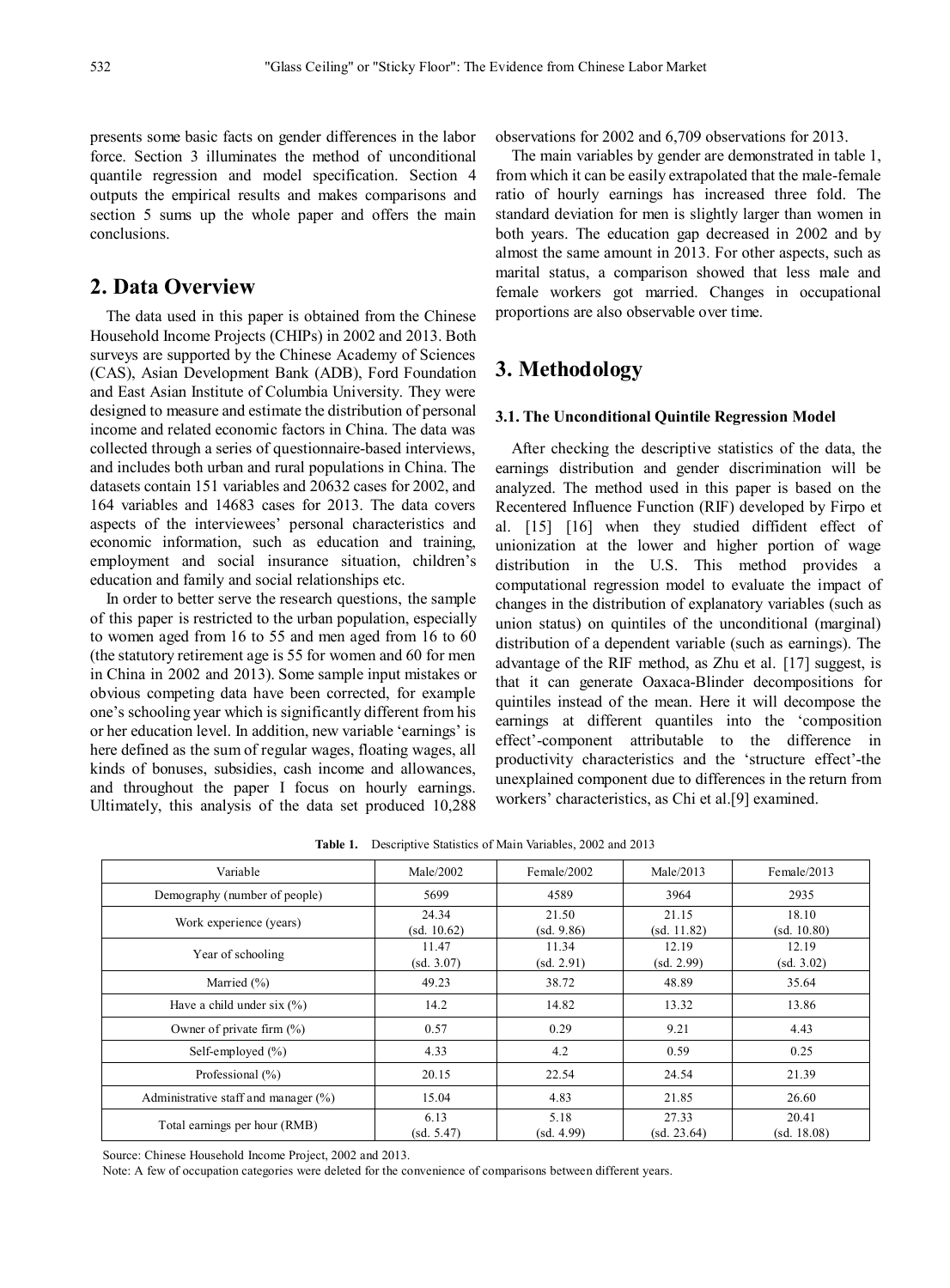The decomposition procedure consists of two steps: the first step resembles Dinardo et al. [18] and decomposes the overall changes in the earnings distribution to a change in differences in characteristics and a change in returns to these characteristics. A counter factual earnings distribution is constructed showing what earnings women would get if they received the same returns to their work characteristics as men. If the  $v(Y)$  represents a quantile of the earnings distribution of Y, The overall differences can be decomposed as in equation (1):

$$
v(Y_m) - v(Y_f) = [v(Y_m) - v(Y_c)] + [v(Y_c) - v(Y_f)]
$$
 (1)

in this equations,  $Y_m$  and  $Y_f$  represent earnings of male workers and female workers respectively,  $Y_c$  is a counter factual earnings expression which can be obtained by reweighting observations of the female, as Firpo et al.[16] suggested. The counter factual earnings demonstrates what women would earn if they receive the same returns to their characteristics as men. Thus, the earnings gap between men and women can be written as a sum of the "composition effect"v(Y<sub>m</sub>) – v(Y<sub>c</sub>), plus the "structure effect" v(Y<sub>c</sub>) –  $v(Y_f)$ . The reweighting factor is defined as:

$$
\varphi_{i} = \frac{[1 - p(X_{i})]p}{p(X_{i})(1 - p)}
$$
\n(2)

Here  $p(X)$  is "the probability of a worker being a male given individual attributes X" and p denotes the proportion of males in the population. In practice,  $p(X)$ , which can be regarded as the propensity score, is derived from a logit/probit regression. Therefore the reweighted data, product of male earnings distribution and the possibility of male workers and his propensity, can be thought of as realization of the counter factual earnings distribution. This first step of decomposition is semi-parametric because it does not assume any functional form for the earnings distribution and only employs a logit or probit specification in estimating the reweighing factor.

The second step is to further decompose the "composition effect" and "structure effect" into the contribution of each individual covariate. In this procedure, the Recentered Influence Function (RIF) is used to represent the influence of an individual observation on the quantile of earnings. Its function can be written as  $E[RIF(Y; q<sub>T</sub>)|X$ . By taking iterated expectations, the marginal effects of covariates on the quantile of earnings are estimated. The RIF assumes a linear specification as the OLS regression:

$$
E[RIF(Y; q\tau)|X] = X\beta)]
$$
 (3)

Here the coefficient  $\beta$  represents the marginal effects of the explanatory variables X at the earnings quantile  $q_{\tau}$ . For both years, 2002 and 2013, the RIF estimates the contribution of explanatory variables for male and female at quantiles of earnings, as well as the counter factual earning structure for females:

$$
\widehat{\text{RIF}}(\mathbf{Y}_{\mathbf{k}}; \widehat{\mathbf{q}}_{\tau}) = \mathbf{X}_{\mathbf{k}} \widehat{\mathbf{\beta}}_{\mathbf{k}}, \mathbf{k} = \mathbf{m}, \mathbf{f}, \mathbf{c}
$$
 (4)

Here the subscripts m, f, c, represent the male, female, and counter factual earning structure for women, respectively,  $\widehat{RIF}(Y_k; \hat{q}_\tau)$  denotes the RIF estimate for the  $\tau$ <sup>th</sup> quantile and the  $\hat{\beta}$  represents the estimate of the quantile partial effect. Using the RIF regression from equation 4, the decomposition of gender earnings gap at different quantiles can be given as follows:

$$
\hat{q}_{\tau}(Y_m) - \hat{q}_{\tau}(Y_f) = \left[ \left( \overline{X}_m \hat{\beta}_m - \overline{X}_f \hat{\beta}_c \right) + \widehat{R}_{\tau}^c \right] + \left[ \overline{X}_f (\hat{\beta}_c - \hat{\beta}_f) + \widehat{R}_{\tau}^s \right] \tag{5}
$$

 $\hat{q}_{\tau}(Y_m) - \hat{q}_{\tau}(Y_f)$  represents the gender earnings difference at the  $\tau^{\text{th}}$  quantile.  $\bar{X}$  represents the vector of covariate averages.  $\hat{\beta}_c$  is from the counterfactual distribution which assumes the male returns to personal characteristics for women. Thus,  $\overline{X}_m \hat{\beta}_m - \overline{X}_f \hat{\beta}_c$  represents the "composition effect," which is caused by the pension disparities between genders.  $\overline{X}_f(\hat{\beta}_c - \hat{\beta}_f)$  represents the "structure effect" which is caused by gender discrimination and  $\overline{R}_{\tau}^{\text{c}}$  and  $\overline{R}_{\tau}^{\text{s}}$  are the errors of these effects.

## **3.2. Model Specification**

The model specification will be used log earnings per hour for males and females respectively as a function of the following variables:

- I. Years of schooling;
- II. Work experience which is age-years of schooling;
- III. Marriage, 1 for married, 0 for other else;
- IV. Whether have a young child under 6 years old, 1 for have, 0 for not;
- V. Indicator variable for occupation (white collar for default variable);
- VI. Ownership (S.O.E for default variable)
- VII. Industry (Manufacture for default variable)
- VIII.Regions (eastern region, central region, and western region);

Variables from i) to iv) are the ones with which this paper most concerned. Educational level and work experience are commonly thought to be positively related to workers' earnings. Work experience here is deemed to be a continuous variable, which is the square of years of working, because it is thought that work experience grows following time worked. The effect of marital status on income is different for women and men. Padavic et al. [19] states that married men will have higher earnings than single and married women as they generally have a sense of bread-earning responsibility for their family, thus they have more motivation to put more effort and energy into their work leading to resulting higher pay.

In contrast, marital status has negative effect on women's earnings for the same reason. The majority of female workers are indeed spending more time on family life, especially after they have had a child. In addition, working mothers face discrimination because of the perception above that family responsibility make them less productive. As Zhang et al. [20] verified the perceived expense of maternity benefits is another factor leading to lower pay for female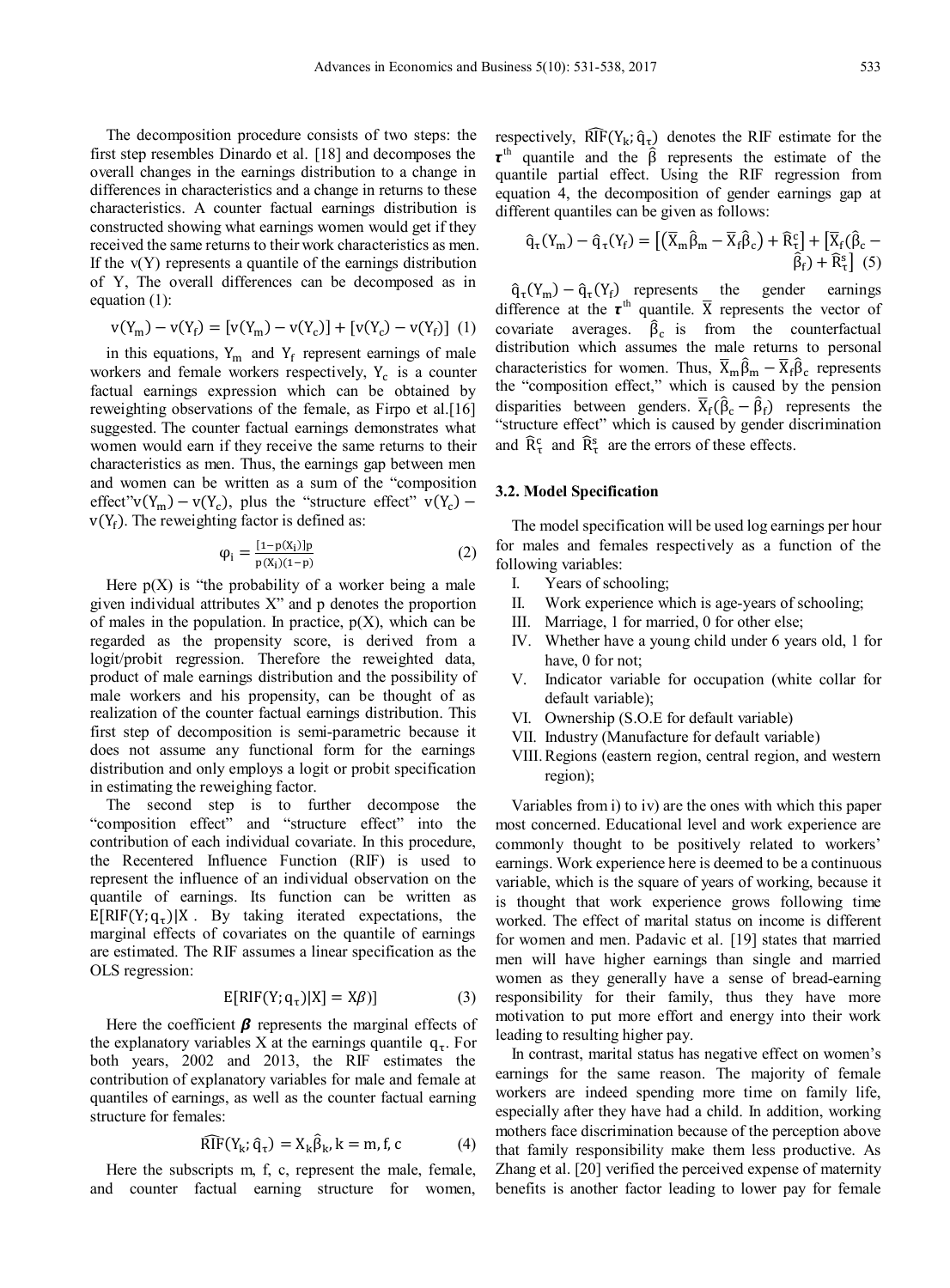workers. Therefore a child, especially young child, is thought to have downside effect on women earnings, whereas for men, it seems have little effect. In China, children generally go to school at 6 years old, and before that, mother generally spent more time to take care of them.

Different type of occupation not only mean different kinds of human capital, which to some extent determines the income level, but also implies occupational barriers among various types of jobs. Therefore, the effect of different occupations, ownerships and industries will be controlled. The types of occupation are summarized as private enterprise owner, white collar, blue collar and others. For ownership of corporation five forms are classified: state owned enterprise (S.O.E), collectives, private enterprises, foreign-owned or joint venture and others. As for the types of industry, manufacture is the default variable and the others are construction, transportation, commerce, real estate, education, sciences and research, government, social welfare, financial sectors and other industries.

## **4. Empirical Results**

## **4.1. Preliminary Description of Gender Earning Distribution**

Table 2 estimates the earnings distribution for male and female at different quantiles. The mean gender earnings gap increases from 1.18 (2002) to 1.31 (2013), and changes a lot at various quantiles. In 2002, the male-female ratio of earnings is larger in lower paid groups. The situation reversed in 2013 in that the prominent earnings gap fell over the last decile, the higher earnings group. This upside-down ratio variation implies that the earnings of upper income group of women do not increase following the same pattern as the other groups. The "glass ceiling effect" for women has become worse in China.

The enlarged gap within the inner male groups demonstrates a similar trend to the one which Goos et al. [21] characterized as a pattern of 'polarization of the labour market.' Employment polarizes into high-wage and low-wage jobs at the expense of the middle-wage jobs. In

China post the economic transition, this trend seems to be more complicated in that male workers within the upper income group are the biggest winners, not only at the cost of middle-income of men, but also at the cost of women.

#### **4.2. RIF Unconditional Quantile Regression Result**

#### 4.2.1. *Earnings* Gap Decompositions

In this section, the decompositions of the male-female earnings gap are performed by RIF unconditional regression. The outcomes are shown in table 3. It gives the 'earning gap', 'unexplained gap' and 'unexplained ratio' at different quantiles (P5, P10, P25, P50, P75, P90 and P95) in 2002 and 2013. The 'unexplained ratio' represents the ratio value of the unexplained part of the earnings differential to the total earnings gap. At the same time, the results from the traditional OLS regression are also calculated to achieve a contrast in results with the differing methodological approaches.

The findings from the OLS suggest the mean earnings gap increased from 2002 to 2013. The unexplained earnings gap had the same rising tendency, which demonstrates the fact that the whole situation of the earning environment has deteriorated for female workers. This finding is according to results from Demurger et al. [22] which shows that the economic transition brought about some significant discriminatory behaviors and affected differently the segments of the urban labour market. After examining the various quantiles of earnings, a much more detailed conclusion about each group can be drawn.

In 2002, the biggest gender earning gap emerges at P10 and the smallest is at P75, supporting the "sticky floor" hypothesis in China. The unexplained gender earnings gap is highest at P95 and lowest at P75. The lower earning group bears the largest earning gap, but the least gender discrimination. Conversely the higher group endures the largest unexplained gap, but less of an earning gap. In 2013, the largest earnings gap reaches its peak at P90 and touches its base at P5. Furthermore, the paid environment for women has worsened wholly. The ratio of gender discrimination enlarges at every quantile comparison given.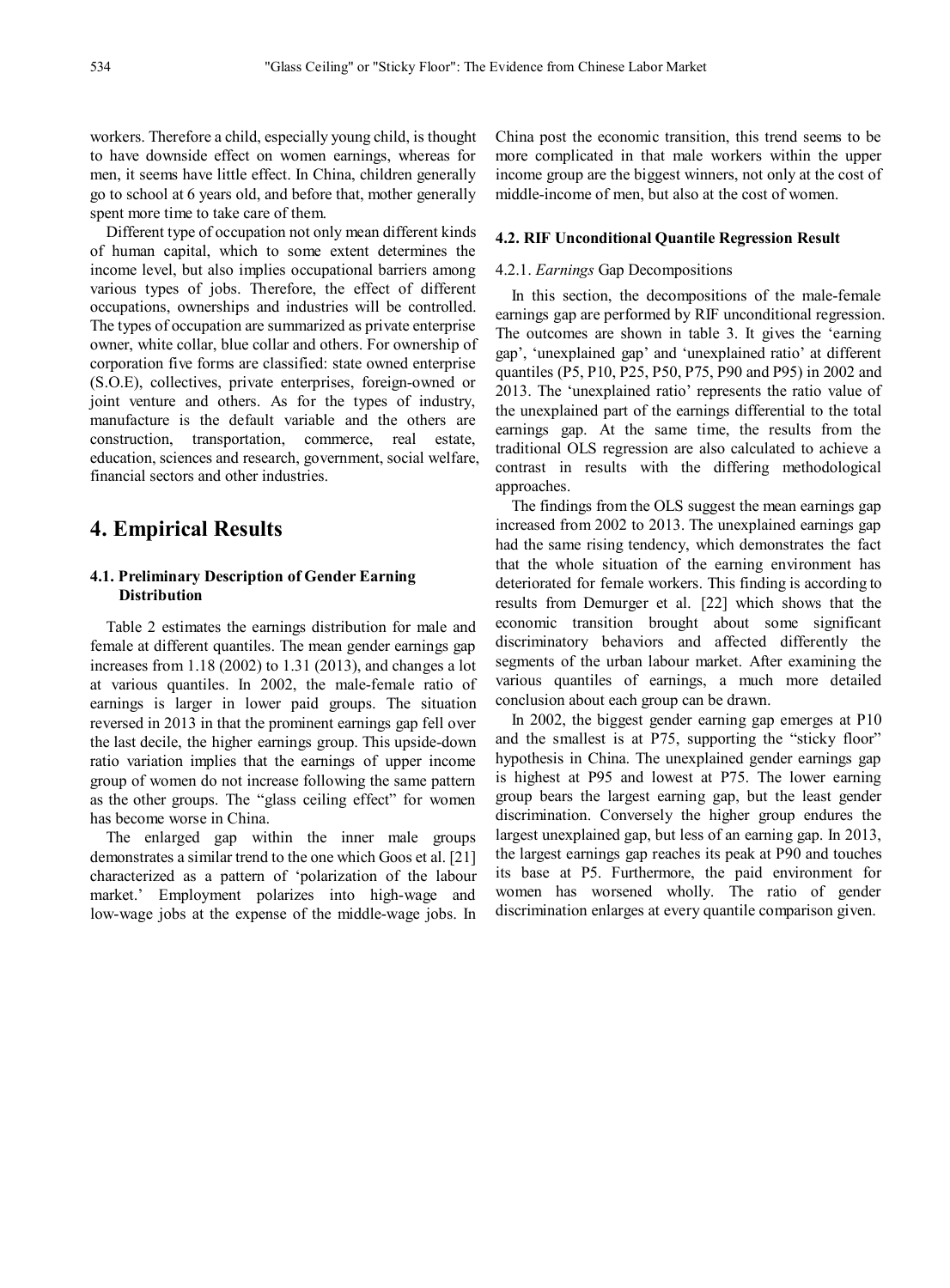|            |                     | 2002                |                  | 2013                  |                       |                  |  |  |  |  |
|------------|---------------------|---------------------|------------------|-----------------------|-----------------------|------------------|--|--|--|--|
|            | Male                |                     | <b>M/F Ratio</b> | Male                  | Female                | <b>M/F Ratio</b> |  |  |  |  |
| Mean       | 6.13<br>(sd. 5.471) | 5.18<br>(sd. 4.985) | 1.18             | 16.37<br>(sd. 23.639) | 12.54<br>(sd. 18.080) | 1.31             |  |  |  |  |
| <b>P10</b> | 1.94                | 1.46                | 1.32             | 4.69                  | 3.75                  | 1.25             |  |  |  |  |
| <b>P50</b> | 5.09                | 4.09                | 1.24             | 12.5                  | 9.38                  | 1.33             |  |  |  |  |
| <b>P90</b> | 10.92               | 9.47                | 1.15             | 31.25                 | 23.13                 | 1.35             |  |  |  |  |
| P90: P10   | 5.63                | 6.49                |                  | 6.66                  | 6.17                  |                  |  |  |  |  |
| P50: P10   | 2.62                | 2.80                |                  | 2.67                  | 2.5                   |                  |  |  |  |  |
| P90: P50   | 2.15                | 2.32                |                  | 2.5                   | 2.47                  |                  |  |  |  |  |

**Table 2.** Unconditional Quantile Earnings Distribution Comparison, 2002 and 2013

Source: Chinese Household Income Project, 2002 and 2013.

Note: Earnings are at 2002 and 2013 price respectively.

|                        | P <sub>5</sub> | <b>P10</b> | P <sub>25</sub> | P50   | P75   | <b>P90</b> | P95   | <b>OLS</b> |
|------------------------|----------------|------------|-----------------|-------|-------|------------|-------|------------|
| 2002 Earning Gap       | .2634          | .3041      | .2899           | .2391 | .1499 | .1802      | .2166 | .2458      |
| 2002 Unexplained Gap   | .1582          | .2132      | .1975           | .1605 | .0875 | .1273      | .1687 | .1683      |
| 2002 Unexplained Ratio | .6006          | .7011      | .6813           | .6713 | .5837 | .7064      | .7789 | .6851      |
| 2013 Earning Gap       | .1696          | .2531      | .3087           | .3231 | .2562 | .3377      | .2560 | .3056      |
| 2013 Unexplained Gap   | .1504          | .2181      | .2757           | .2900 | .2158 | .3033      | .2459 | .2732      |
| 2013 Unexplained Ratio | .8868          | .8617      | .8931           | .8976 | .8423 | .8981      | .9605 | .8941      |

**Table 3.** RIF Earning Gaps and Decomposition, 2002 and 2013

Source: Chinese Household Income Project, 2002 and 2013.

## 4.2.2. Earnings Return to Personal Characteristics

This section examines the effect of personal characteristics (years of schooling, work experience, marital status and a young child in family) on earnings at the different quantiles using RIF unconditional regression. The results are shown in table 4. Meanwhile, outcomes from the OLS are also demonstrated to make a contrast.

The effect of education has been repeatedly discussed in the research on earning distribution, such as Byron et al.[23] and Wu et al.[24]. Zhang et al. [25] using the data of the 1995 and 2002 from the same project estimated an increased coefficient between education and earnings. In this research, the results from the OLS report follow the same trend, as shown in table 4. It is easy to get an impression that the education effect on man earnings has kept almost the same, while its effect on females had dropped. Although the female return rate on education is higher than that of males as a whole, it decreases when one's earnings go up. In addition, male workers get more earnings than their female counterparts from additional education. As demonstrated below for the P75 in 2013, it appears to be an increasing tendency on return rate from schooling in the lower half earnings. For the higher earnings group (quintile 75 to 95) for both sexes, the effect of education declines and the drop is more significant for women. This finding is a bit ironic in the context of the Chinese structural transformation of the economy, which relies on knowledge-based industries.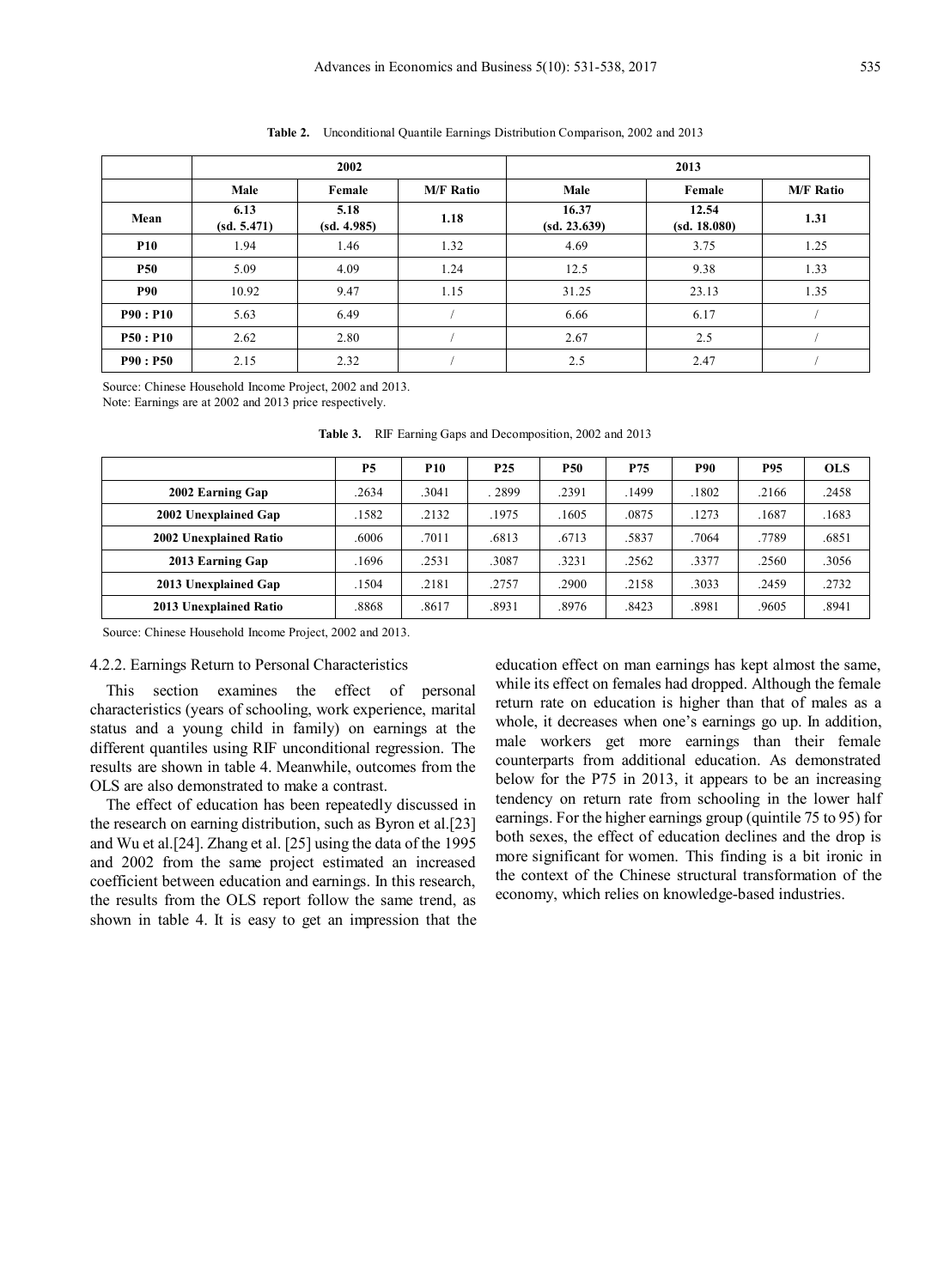**Table 4.** Earnings Return Comparison between Different Groups and Genders, 2002 and 2013

|                         |                     | P <sub>5</sub>        |            | P10                  |                      | P <sub>25</sub>      |                      | P50                  |                      | P75                  |            | P90                  |            | P95        |            | <b>OLS</b>   |  |
|-------------------------|---------------------|-----------------------|------------|----------------------|----------------------|----------------------|----------------------|----------------------|----------------------|----------------------|------------|----------------------|------------|------------|------------|--------------|--|
| 2002                    | M                   | F                     | M          | F                    | M                    | F                    | M                    | F                    | M                    | F                    | M          | F                    | M          | F          | M          | $\mathbf{F}$ |  |
| Education               | $0.042**$<br>$\ast$ | $0.063***$            | $0.054***$ | $0.066***$           | $0.048***$           | $0.065***$           | $0.047***$           | $0.057***$           | $0.044***$           | $0.049***$           | $0.041***$ | $0.044***$           | $0.046***$ | $0.036***$ | $0.046***$ | $0.054***$   |  |
| Experience              | $0.030**$<br>$*$    | 0.025                 | $0.051***$ | $0.041**$            | $0.083***$           | $0.053***$           | $0.095***$           | $0.057***$           | $0.109***$           | $0.067***$           | $0.101***$ | $0.066***$           | $0.113***$ | $0.079***$ | $0.066***$ | $0.058***$   |  |
| Marriage                | 0.076               | 0.103                 | 0.122      | 0.073                | 0.015                | $-0.016$             | 0.034                | 0.018                | $0.039*$             | 0.02                 | $0.010*$   | $-0.006$             | $0.018*$   | 0.028      | $0.064*$   | 0.035        |  |
| Child                   | 0.077               | $-0.068$              | 0.017      | $-0.05$              | 0.051                | 0.006                | 0.036                | 0.024                | 0.044                | 0.03                 | $0.041*$   | 0.063                | 0.010      | 0.011      | $0.052*$   | $-0.011$     |  |
| Eastern<br>Region       | $0.386**$<br>$\ast$ | $0.255***$            | $0.306***$ | $0.211***$           | $0.289***$           | $0.239***$           | $0.291***$           | $0.298***$           | $0.315***$           | $0.329***$           | $0.383***$ | $0.391***$           | $0.514***$ | $0.421***$ | $0.362***$ | $0.302***$   |  |
| Midland<br>Region       | 0.069               | $-0.159**$<br>$\ast$  | $-0.059*$  | $-0.221**$<br>$\ast$ | $-0.108**$<br>$\ast$ | $-0.229**$<br>$\ast$ | $-0.095**$<br>$\ast$ | $-0.204**$<br>$\ast$ | $-0.081**$<br>$\ast$ | $-0.152**$<br>$\ast$ | $-0.071**$ | $-0.125**$<br>$\ast$ | $-0.042$   | $-0.081**$ | $-0.050*$  | $-0.152**$   |  |
| Adjusted $\mathbb{R}^2$ | 0.153               | 0.219                 | 0.242      | 0.274                | 0.241                | 0.293                | 0.242                | 0.227                | 0.245                | 0.207                | 0.194      | 0.168                | 0.125      | 0.129      | 0.328      | 0.353        |  |
|                         |                     |                       |            |                      |                      |                      |                      |                      |                      |                      |            |                      |            |            |            |              |  |
| 2013<br>M               |                     | P <sub>5</sub><br>P10 |            |                      | P <sub>25</sub>      |                      | P50                  |                      | P75                  |                      | P90        |                      | P95        |            | <b>OLS</b> |              |  |
|                         |                     | F                     | М          | $\mathbf{F}$         | М                    | $\mathbf{F}$         | M                    | F                    | M                    | $_{\rm F}$           | М          | F                    | M          | $_{\rm F}$ | M          | $\mathbf{F}$ |  |
| Education               | $0.052**$<br>$\ast$ | $0.067***$            | $0.059***$ | $0.072***$           | $0.061***$           | $0.058***$           | $0.061***$           | $0.049***$           | $0.061***$           | $0.046***$           | $0.059***$ | $0.042***$           | $0.057***$ | $0.052***$ | $0.055***$ | $0.058***$   |  |
| Experience              | 0.01                | $-0.015$              | $0.038*$   | 0.01                 | $0.048***$           | 0.01                 | $0.050***$           | 0.019                | $0.049***$           | 0.018                | $0.051***$ | $0.031*$             | $0.053**$  | $0.048**$  | $0.038***$ | $0.017*$     |  |
| Marriage                | 0.087               | 0.096                 | $0.169**$  | $0.110*$             | $0.127*$             | $0.104**$            | $0.119**$            | 0.083                | $0.101*$             | $0.090*$             | $0.115*$   | $0.109*$             | $0.121*$   | 0.098      | $0.118**$  | $0.079**$    |  |
| Child                   | 0.049               | $-0.028$              | 0.063      | $-0.016$             | $0.091*$             | $-0.002$             | $0.080*$             | $0.023*$             | 0.07                 | $0.025*$             | 0.083      | $0.051*$             | 0.074      | 0.045      | $0.070*$   | $-0.023*$    |  |
| Eastern<br>Region       | $0.433**$<br>$\ast$ | $0.405***$            | $0.507***$ | $0.412***$           | $0.515***$           | $0.398***$           | $0.518***$           | $0.377***$           | $0.499***$           | $0.367***$           | $0.550***$ | $0.331***$           | $0.604***$ | $0.305***$ | $0.493***$ | $0.396***$   |  |
| Midland<br>Region       | $-0.072$            | $-0.117**$            | 0.035      | $-0.02$              | 0.056                | 0.017                | 0.01                 | 0.063                | 0.019                | 0.036                | 0.006      | 0.066                | 0.013      | 0.059      | 0.013      | 0.002        |  |
| Adjusted $\mathbb{R}^2$ | 0.144               | 0.211                 | 0.214      | 0.240                | 0.250                | 0.241                | 0.246                | 0.240                | 0.223                | 0.230                | 0.186      | 0.162                | 0.119      | 0.116      | 0.339      | 0.327        |  |

Source: Chinese Household Income Project, 2002 and 2013.

Notes: 1. Child means the effect of having a little child in family; M for male and F for female;

2. \* p<0.05; \*\* p<0.01; \*\*\* p<0.001;

3. Eastern region and midland region is compared with the western region which is set as dummy variable.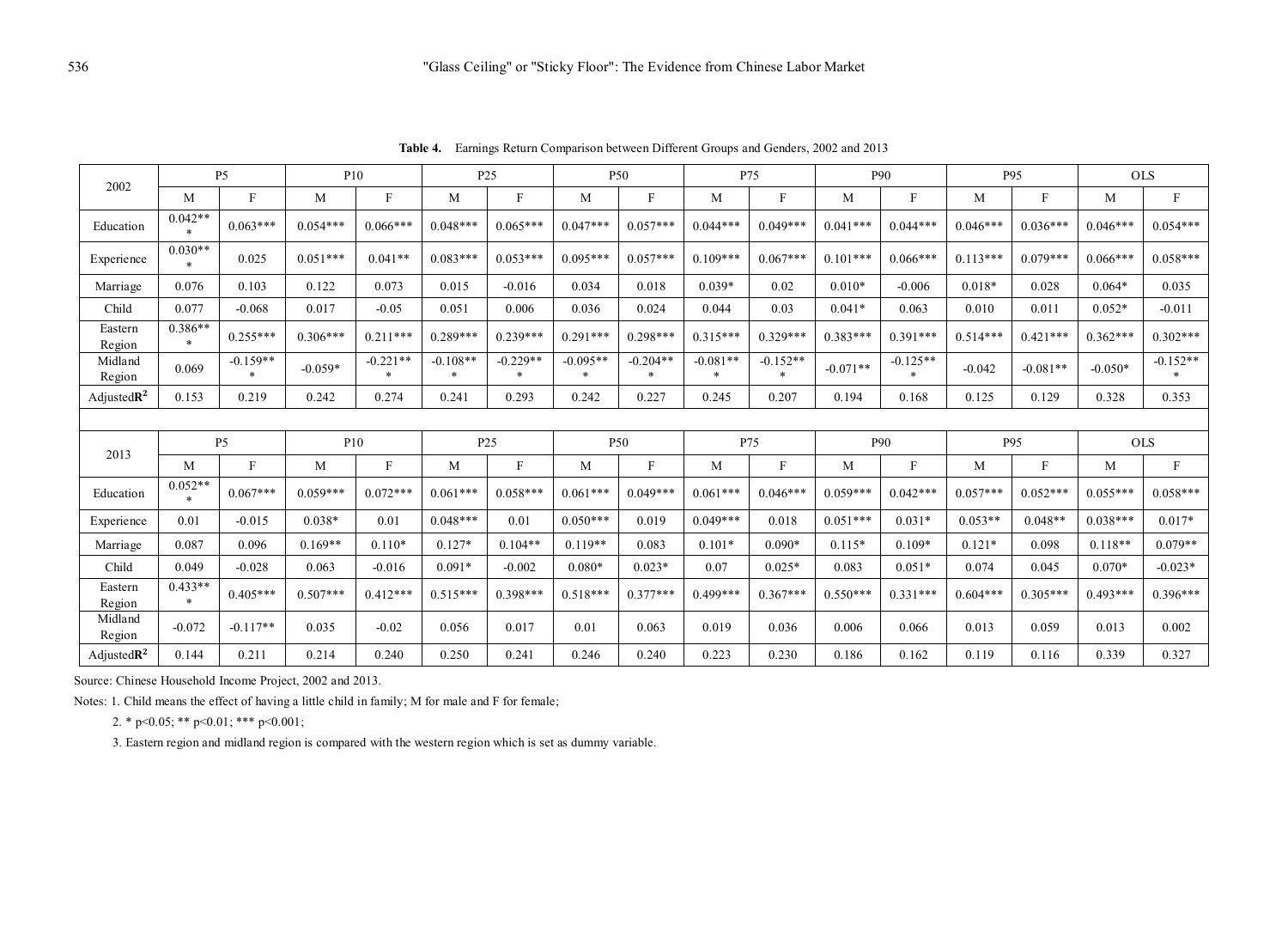The return to work experience declines for both male and female with their earnings increasing in 2002. Woman's experience was more rewarding than men's in 2002. These findings are broadly consistent with the findings of others who have looked at earnings inequality such as Appleton et al. [26], Meng et al. [27] and Zhang et al. [28]. While in 2013, the overall return to work experience declines, especially for females. This drop is so significant that it reverses the fact that in 2002 female work experience is more rewarding and positive. In 2013, the return rates are even minus for the upper half earnings group of women and it can thus be concluded that females gain less with their ages grow.

Economic development and market formulation may gradually shift attitudes about woman's role in household work and childrearing as Zhu et al. [17] suggested. These shifts include a more egalitarian attitude towards gender roles in the family. Married women transfer some attention from family to work to grasp the career promotion opportunities for higher pay. The impact of marriage on the earnings distribution for male and females is demonstrated in this paper and is in accordance with this statement. In 2002, the return of marital status is positive for men, but for women, it is negative. While in 2013, females had almost the same rate with males at least in middle-earnings group.

Another factor that does the greatest damage to the earnings of a married woman is having babies. A Chinese mother, whose career interrupted by giving birth ('second child policy' has been in place since 2015) has to spend much time taking care of the child, especially the little ones. Therefore the impact of having a child younger than 6 years old is estimated. Results from unconditional quantile research suggest that in 2002, women and men suffered differently from having a young child. This was especially the case for women of higher earnings. The more they earned, the greater they sacrificed. In contrast, in 2013, there was no significant difference between men and women. Male workers don't have any advantage when compared with females when having a small child. On the contrary, both of the effects for female and males are negative without a distinct difference.

In short, the gender comparisons provided by the RIF unconditional quantile regression demonstrates significant changes have taken place since 2002. Education, although still essential to women, is not as rewarding as it was in 2002. Similarly, the promotion effect of work experience declines largely and turns out to be negative for women of higher earnings. Married status is no longer a help for men in gaining more from the labor market. The gender differential in the effect of having a little child is not as significant as before, and presents a negative impact for both.

## **5. Conclusions**

In order to offer comprehensive understandings of the

women earnings situation in China, the two-step procedure of RIF unconditional regression was adopted to examine gender discrimination and returns to personal characteristics at various quantiles. The advantage of this methodology is that it can decompose the unconditional earnings change at any quantile of the earning distribution. In addition, it also allows an estimate of the contribution of individual covariates to each component. In this research, four personal characteristics (years of schooling, work experience, marital status and having young child in family) were estimated.

After analyzing the samples from CHIP 2002 and 2013 by RIF, the results show that both the overall gender earnings gap and gender discrimination has increased since 2002. The earnings gap is more significant for the higher earnings group. The 'glass ceiling effect' is very obvious in China and has become worse. In addition, it also featured a large change in terms of contributions for different individual variables to earnings. Education, although it is still essential for females, is not as much rewarding as in 2002. The same trend happened to work experience. As for marital status, it does not help men to acquire more earnings from labor market. In terms of the effect of having little child in family, the differential returns between genders is not as significant as before, and presents a wholly negative effect for both. All these comparisons between genders and changes demonstrate the substantial changes within the Chinese economy and society.

## **Acknowledgements**

We thank Social Science Funds of Ministry of Education (China) for grant support (Reference Number: 17yjc840034).

## **REFERENCES**

- [1] Berik, G., Rodgers, Y. and Zveglich, J. E. (2004), 'International Trade and Gender Wage Discrimination: Evidence from East Asia', in *Review of Development Economics*, 8(2): 237-254.
- [2] Gustafsson, B. and Li, S. (2000), 'Economic transformation and the gender earnings gap in urban China' in *Journal of Population Economics*, 13(2): 305-329.
- [3] Liu, P., Meng, X. and Zhang, J. (2000), 'Sectoral gender wage differentials and discrimination in the transitional Chinese economy', in *Journal of Population Economics*, 13(2): 331-352.
- [4] Ng, Y. (2007), 'Gender Earnings Differentials and Regional Economic Development in Urban China, 1988–97', in *Review of Income and Wealth*, 53(1): 148-166.
- [5] Deng, Q. and Li, S. (2009), 'What Lies behind Rising Earnings Inequality in Urban China? Regression-based